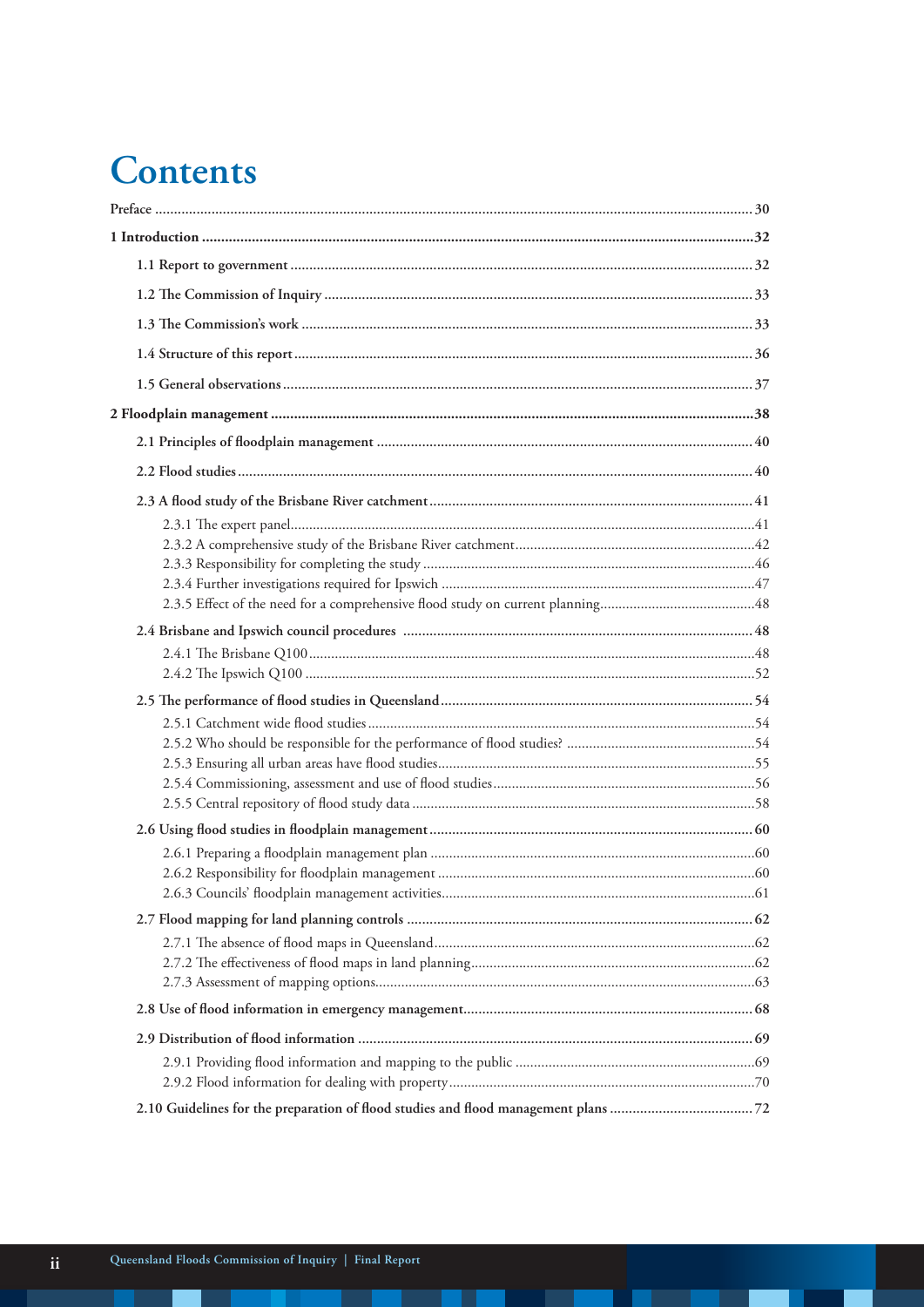| 4.2.2 The Model Code provided by the Queensland Reconstruction Authority104 |  |
|-----------------------------------------------------------------------------|--|
|                                                                             |  |
|                                                                             |  |
|                                                                             |  |
|                                                                             |  |
|                                                                             |  |
|                                                                             |  |
|                                                                             |  |
|                                                                             |  |
|                                                                             |  |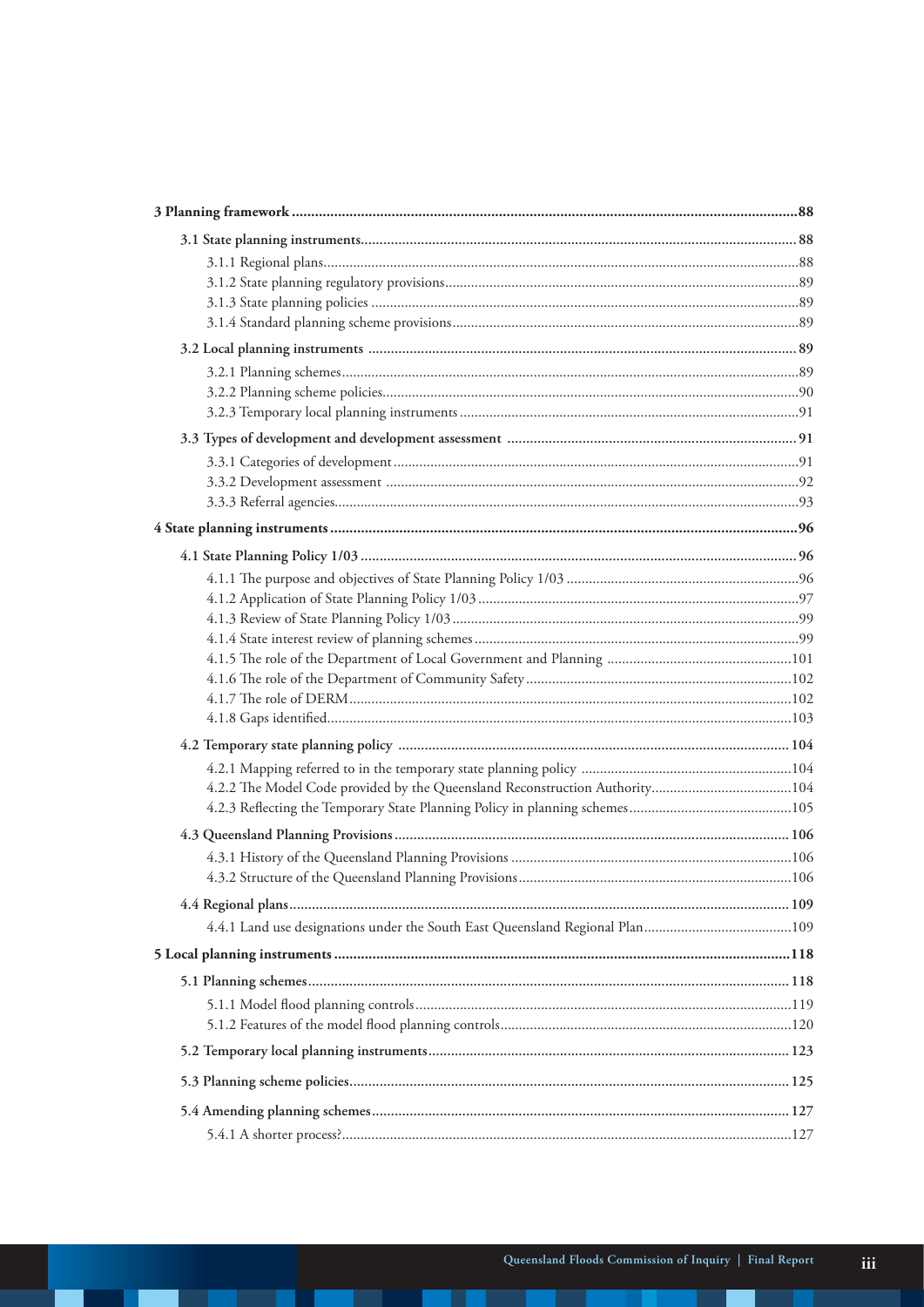| 6.4.2 Significant projects under the State Development and Public Works Organisation Act 1971  142 |  |
|----------------------------------------------------------------------------------------------------|--|
|                                                                                                    |  |
|                                                                                                    |  |
|                                                                                                    |  |
|                                                                                                    |  |
|                                                                                                    |  |
|                                                                                                    |  |
|                                                                                                    |  |
|                                                                                                    |  |
|                                                                                                    |  |
|                                                                                                    |  |
|                                                                                                    |  |
|                                                                                                    |  |
|                                                                                                    |  |
|                                                                                                    |  |
|                                                                                                    |  |
|                                                                                                    |  |
|                                                                                                    |  |
|                                                                                                    |  |
|                                                                                                    |  |
|                                                                                                    |  |
|                                                                                                    |  |
|                                                                                                    |  |
|                                                                                                    |  |
|                                                                                                    |  |
|                                                                                                    |  |
|                                                                                                    |  |
|                                                                                                    |  |
|                                                                                                    |  |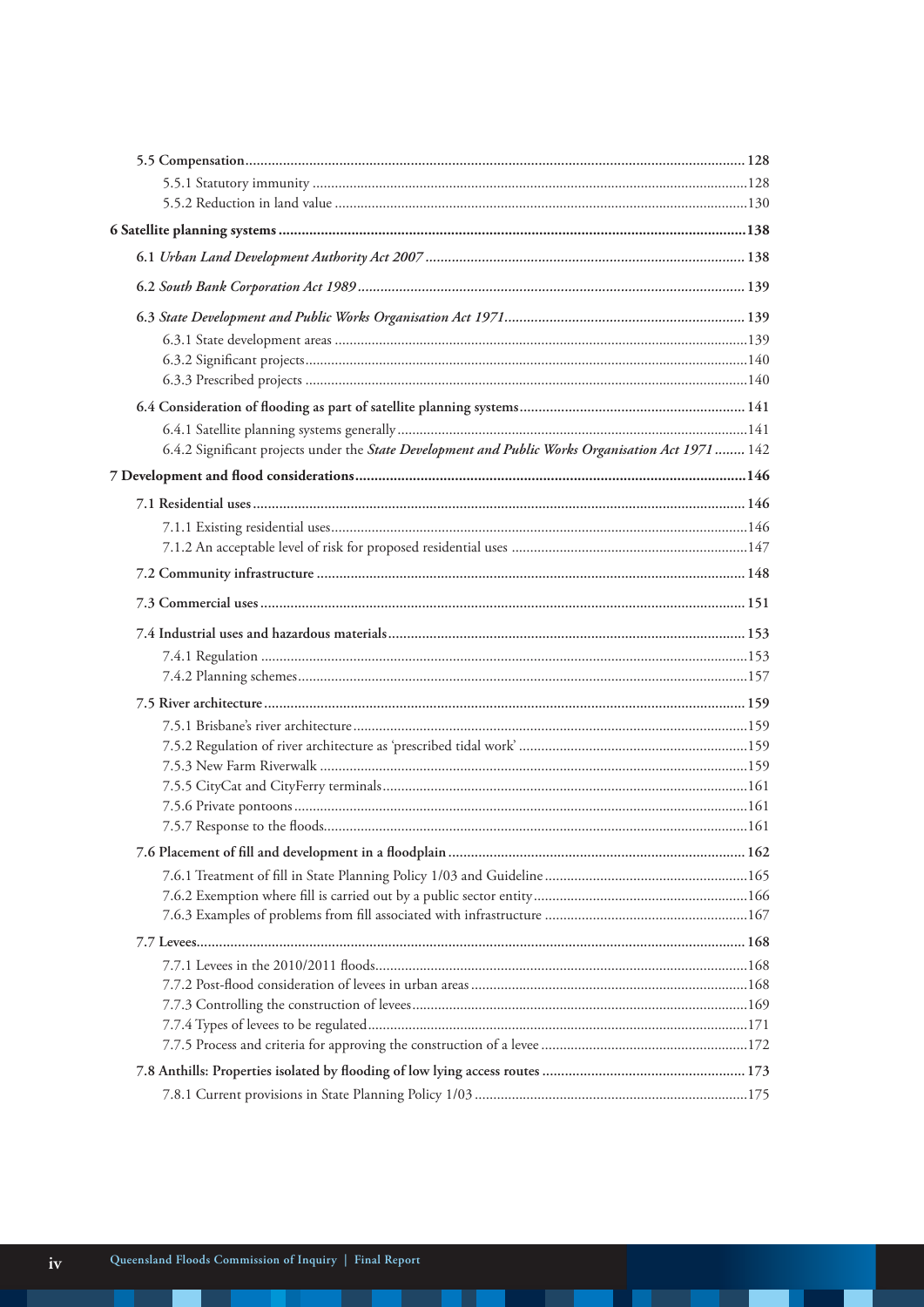| 8.1.1 Flood information maintained by councils for use in development assessment192     |  |
|-----------------------------------------------------------------------------------------|--|
|                                                                                         |  |
|                                                                                         |  |
|                                                                                         |  |
|                                                                                         |  |
|                                                                                         |  |
|                                                                                         |  |
|                                                                                         |  |
|                                                                                         |  |
|                                                                                         |  |
|                                                                                         |  |
|                                                                                         |  |
|                                                                                         |  |
|                                                                                         |  |
|                                                                                         |  |
|                                                                                         |  |
|                                                                                         |  |
|                                                                                         |  |
| 9.5 Proposed new part of the Queensland Development Code: 'Construction of buildings in |  |
|                                                                                         |  |
|                                                                                         |  |
|                                                                                         |  |
|                                                                                         |  |
|                                                                                         |  |
|                                                                                         |  |
|                                                                                         |  |
|                                                                                         |  |
|                                                                                         |  |
|                                                                                         |  |
|                                                                                         |  |
|                                                                                         |  |
|                                                                                         |  |
|                                                                                         |  |
|                                                                                         |  |
|                                                                                         |  |
|                                                                                         |  |
|                                                                                         |  |
|                                                                                         |  |
|                                                                                         |  |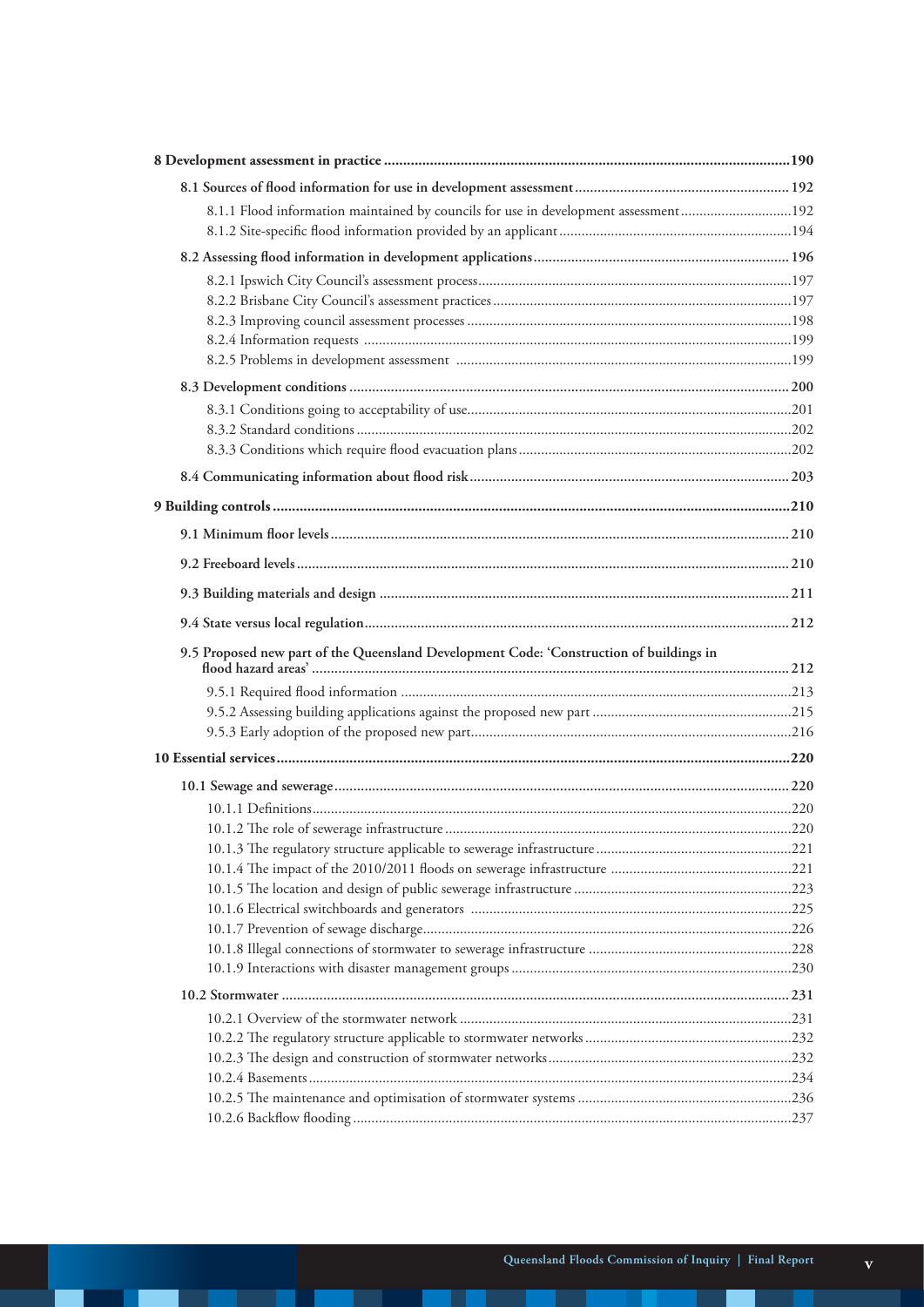T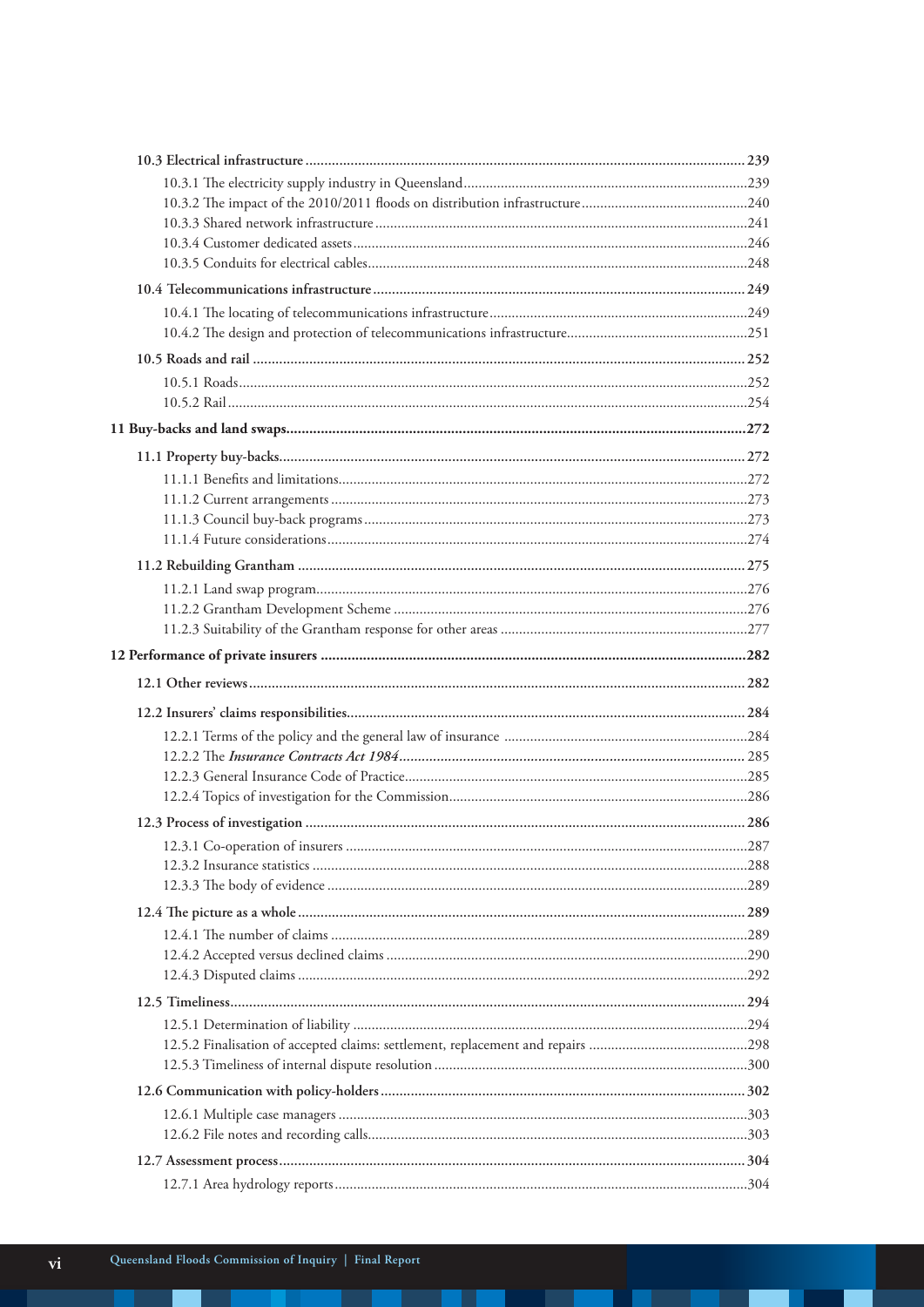| 13.4.5 Performance of environmental authorities in the 2010/2011 wet season 359         |  |
|-----------------------------------------------------------------------------------------|--|
|                                                                                         |  |
|                                                                                         |  |
| 13.5.1 DERM's approach to granting transitional environmental programs in the 2010/2011 |  |
|                                                                                         |  |
|                                                                                         |  |
|                                                                                         |  |
|                                                                                         |  |
|                                                                                         |  |
|                                                                                         |  |
|                                                                                         |  |
|                                                                                         |  |
|                                                                                         |  |
|                                                                                         |  |
|                                                                                         |  |
|                                                                                         |  |
|                                                                                         |  |
|                                                                                         |  |
|                                                                                         |  |
|                                                                                         |  |
|                                                                                         |  |
|                                                                                         |  |
|                                                                                         |  |
|                                                                                         |  |
|                                                                                         |  |
|                                                                                         |  |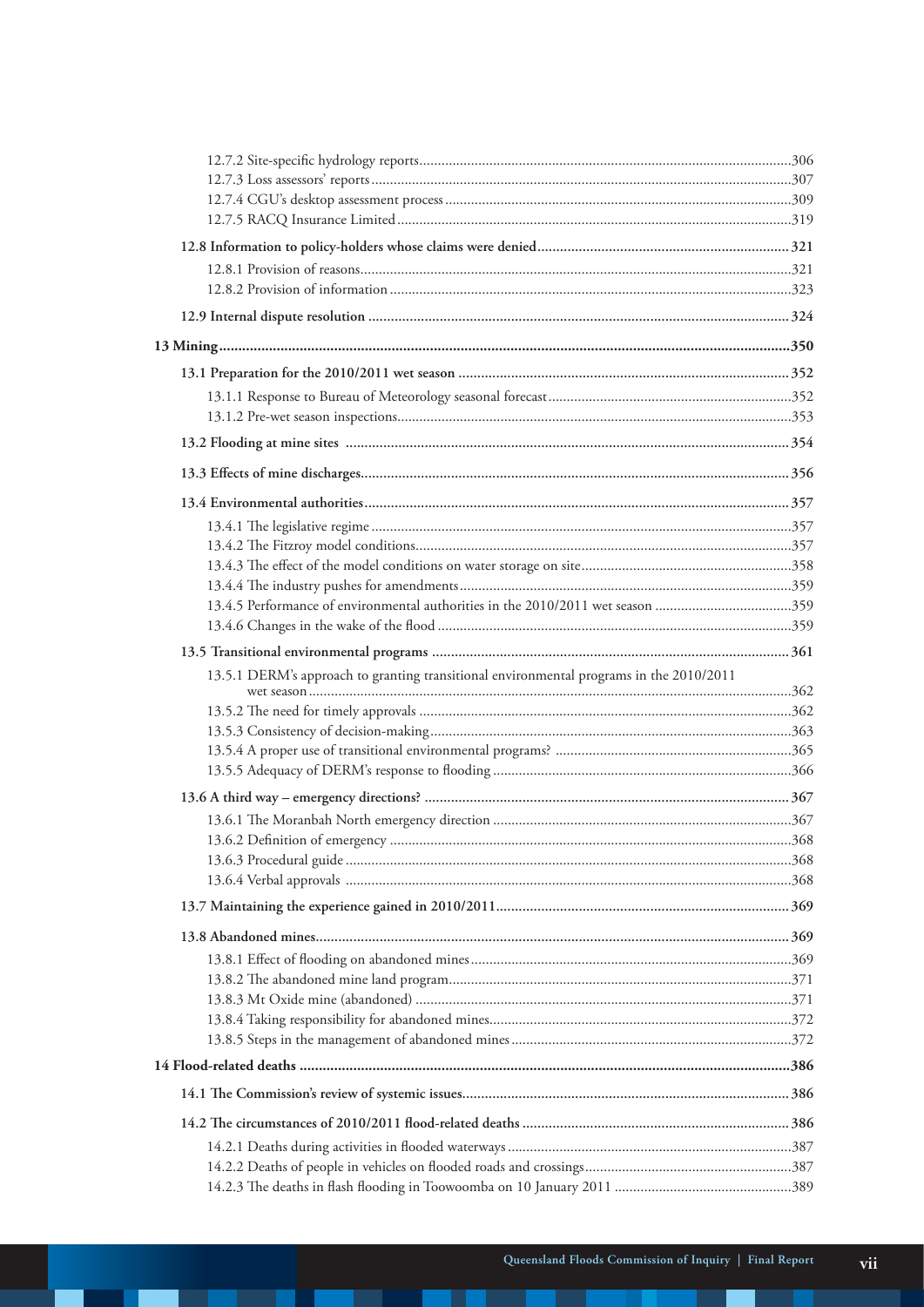| 15.4.2 Response of fire service management and deployments on                                               |  |
|-------------------------------------------------------------------------------------------------------------|--|
|                                                                                                             |  |
|                                                                                                             |  |
|                                                                                                             |  |
|                                                                                                             |  |
|                                                                                                             |  |
|                                                                                                             |  |
|                                                                                                             |  |
|                                                                                                             |  |
|                                                                                                             |  |
|                                                                                                             |  |
|                                                                                                             |  |
|                                                                                                             |  |
|                                                                                                             |  |
|                                                                                                             |  |
|                                                                                                             |  |
|                                                                                                             |  |
|                                                                                                             |  |
|                                                                                                             |  |
|                                                                                                             |  |
| 16.3.5 Does the manual require that an engineer be conscious of the strategy in which he is operating? 450  |  |
| 16.4 The flood engineers' evidence as to the manual's requirements for adoption of strategies generally 451 |  |
|                                                                                                             |  |
|                                                                                                             |  |
|                                                                                                             |  |
|                                                                                                             |  |
|                                                                                                             |  |
|                                                                                                             |  |
|                                                                                                             |  |
|                                                                                                             |  |
|                                                                                                             |  |
|                                                                                                             |  |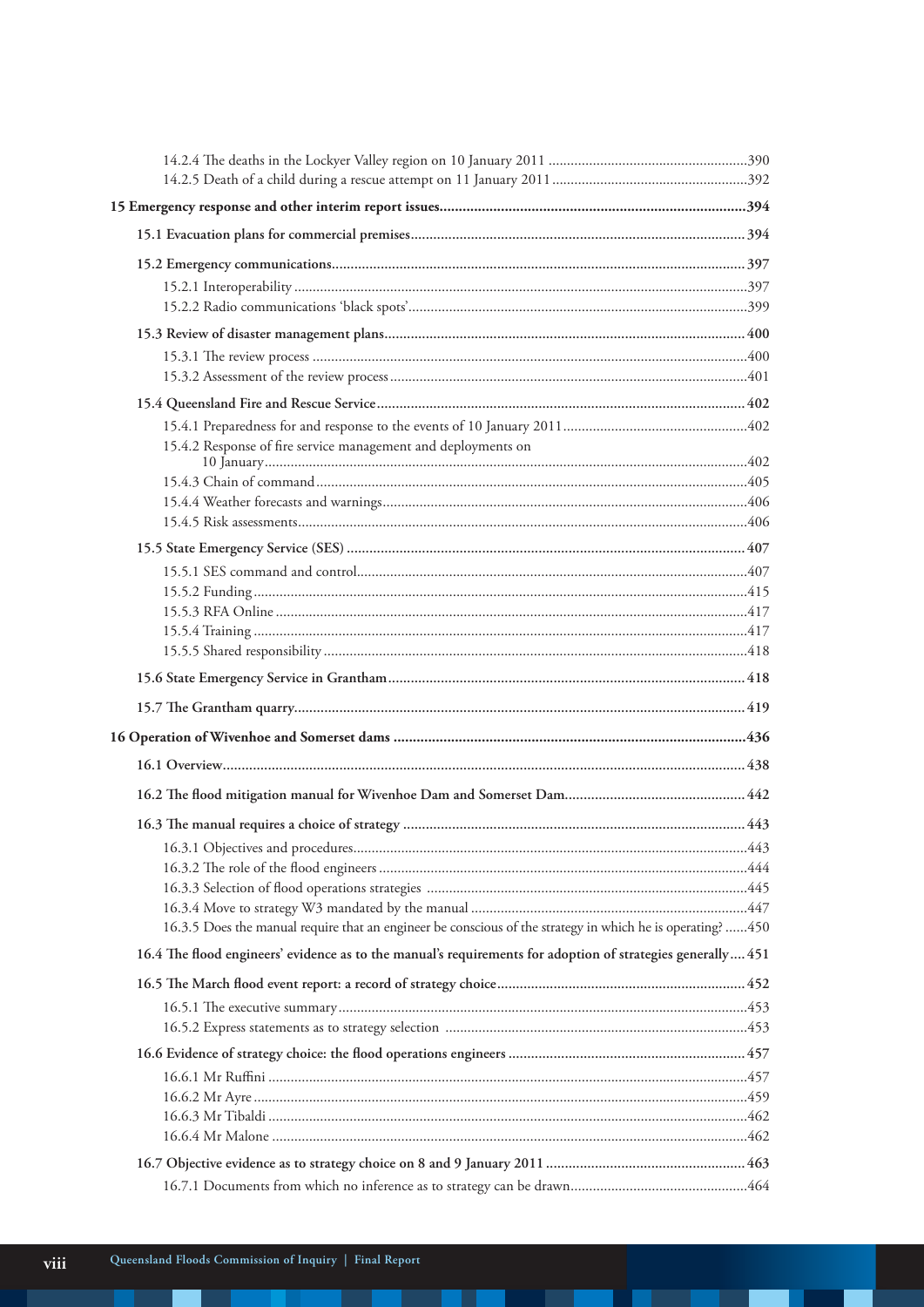| 16.7.4 Situation Report at 9.04 pm, telephone conference at 9.30 pm, and emails from              |  |
|---------------------------------------------------------------------------------------------------|--|
|                                                                                                   |  |
|                                                                                                   |  |
|                                                                                                   |  |
|                                                                                                   |  |
|                                                                                                   |  |
|                                                                                                   |  |
|                                                                                                   |  |
|                                                                                                   |  |
| 16.8.4 Conclusions from Summary of Manual, Strategy Summary Log and the brief for the Minister495 |  |
|                                                                                                   |  |
|                                                                                                   |  |
|                                                                                                   |  |
|                                                                                                   |  |
|                                                                                                   |  |
| 16.10.3 Other flood engineers' involvement in and adoption of sections 2 and 10501                |  |
|                                                                                                   |  |
|                                                                                                   |  |
|                                                                                                   |  |
|                                                                                                   |  |
|                                                                                                   |  |
|                                                                                                   |  |
| 16.11.6 Seqwater's systems and procedures for the creation of the flood event report 509          |  |
|                                                                                                   |  |
|                                                                                                   |  |
|                                                                                                   |  |
| 16.12.3 Knowledge of the Premier, the responsible Minister and the Directors-General514           |  |
|                                                                                                   |  |
|                                                                                                   |  |
| 16.14 The effect of releases from Wivenhoe Dam on flooding in the Brisbane River 521              |  |
|                                                                                                   |  |
|                                                                                                   |  |
|                                                                                                   |  |
|                                                                                                   |  |
|                                                                                                   |  |
|                                                                                                   |  |
|                                                                                                   |  |
|                                                                                                   |  |
| 17.1.4 A further consideration for the longer term review of the North Pine manual 569            |  |
|                                                                                                   |  |
|                                                                                                   |  |
|                                                                                                   |  |
|                                                                                                   |  |
|                                                                                                   |  |